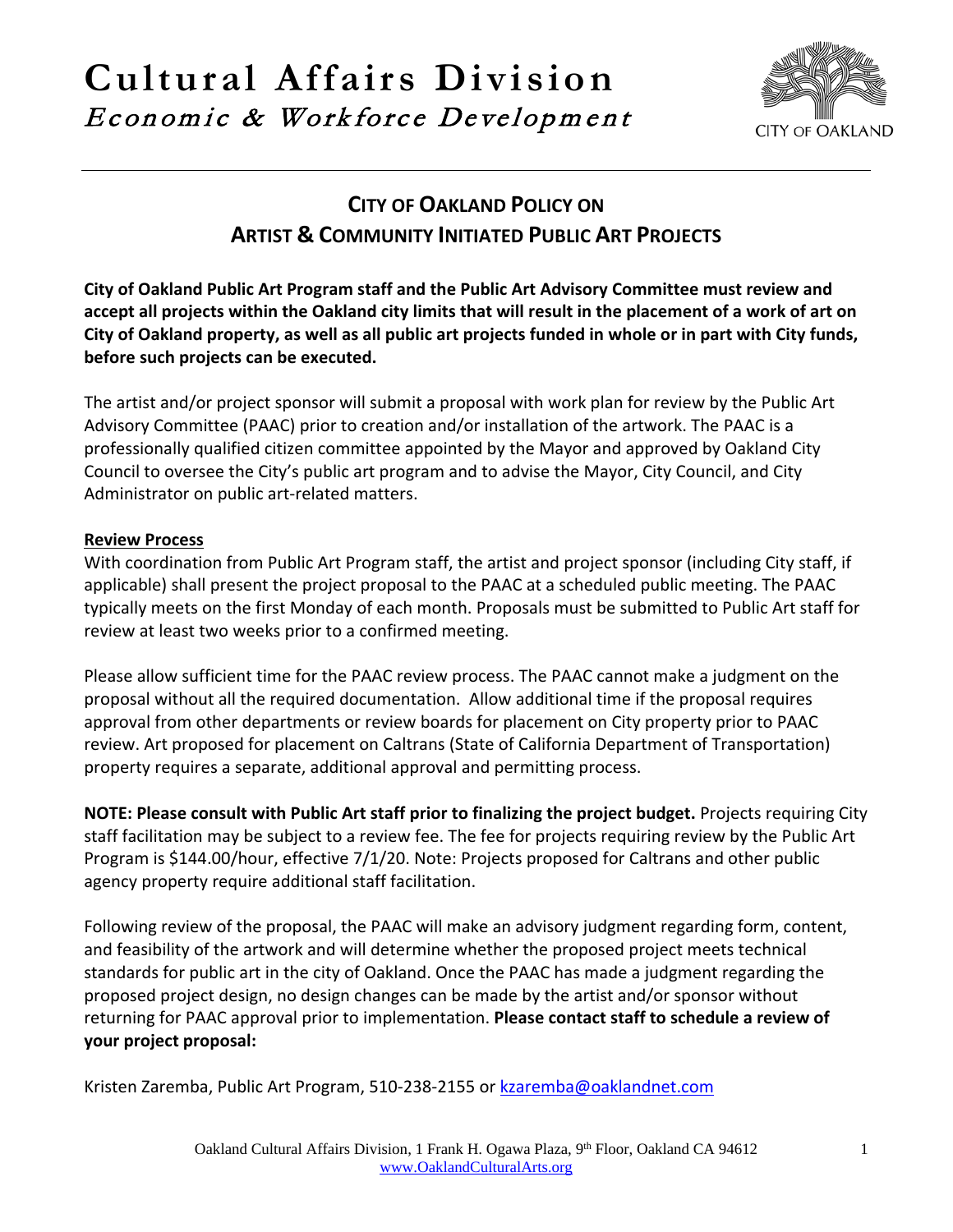# **Cultural Affairs Division** Economic & Workforce Development



#### **The project proposal shall include the following. All submittals should be bundled into a single electronic Microsoft Word or PDF (digital) file for public distribution:**

- 1. *Public Art Advisory Committee (PAAC) Proposal Review Form*. Attached below.
- 2. *Project Narrative*. A written description of the proposed artwork, including the artist's intent, process and project goals, and the roles and responsibilities of all project partners.
- 3. *Artist Resume*. The artist's resume and/or other supporting material relevant to the artist's experience with similar projects.
- 4. *Examples of Past Work*. 3-5 images of the artist's completed projects of a quality, style and scale similar to the proposed work.
- 5. *Visual Proposal*. Adequate visual representation, in color, of the proposed artwork, in drawing(s) and/or three-dimensional model(s), with scale indicated.
- 6. *Materials and Methods Description*. A detailed description of the proposed materials and methods of installation deemed suitable for the site conditions.
- 7. *Photos of Site.* Photographs/digital images of the existing site, including scale and dimension for reference.
- 8. *In-Situ Mockup*. A scale drawing or digital photographic mockup depicting the proposed work as it will be sited.
- 9. *Timeline*. A project timeline that includes community outreach, the design process, all City reviews, and installation.
- 10. *Budget*. An itemized budget (to ensure sufficient financial resources for completion of project) that includes all anticipated review fees, in-kind donations, maintenance costs, and insurance (see #13).
- 11. *Maintenance Plan*. A written plan for ongoing maintenance of the proposed work, identifying the parties responsible for maintenance, anticipated lifespan of the artwork in years, etc.
- 12. *Community Outreach/Support Documentation*. Demonstration of community notification/outreach and support for the proposed project (letters of support, meeting attendance lists, neighborhood surveys, etc.).
- 13. *Insurance Documentation*. Provide evidence of insurance or a quotation for insurance coverage sufficient to indemnify the City of Oakland during project development, fabrication and installation, up through final acceptance of the artwork.
- 14. *Permissions*. Written permission for use of the proposed site, including acknowledgment of individual parties' rights and responsibilities (artist/sponsor, property owner, City departments if applicable, and review bodies). Please allow sufficient time to obtain appropriate permissions.
	- a. *Private Property*: Written permission or Memorandum of Understanding (MOU).
	- b. *City of Oakland Property*: Written permission must be obtained by the applicant from the department head (or his/her designee) with jurisdiction over the project site, e.g. Oakland Parks and Recreation, or Public Works; and plan for a City Administrator authorized agreement addressing maintenance and artists' rights, including:

15. Waiver of Proprietary Rights for Artwork Placed on City Property.<br>NOTE: Consult the Federal Visual Artists Rights Act (VARA) and California Art Preservation Act (CAPA) guidelines posted on our Public Art Program websit for more information[: http://www2.oaklandnet.com/Government/o/CityAdministration/d/EconomicDevelopment/s/PublicArt/index.htm](http://www2.oaklandnet.com/Government/o/CityAdministration/d/EconomicDevelopment/s/PublicArt/index.htm)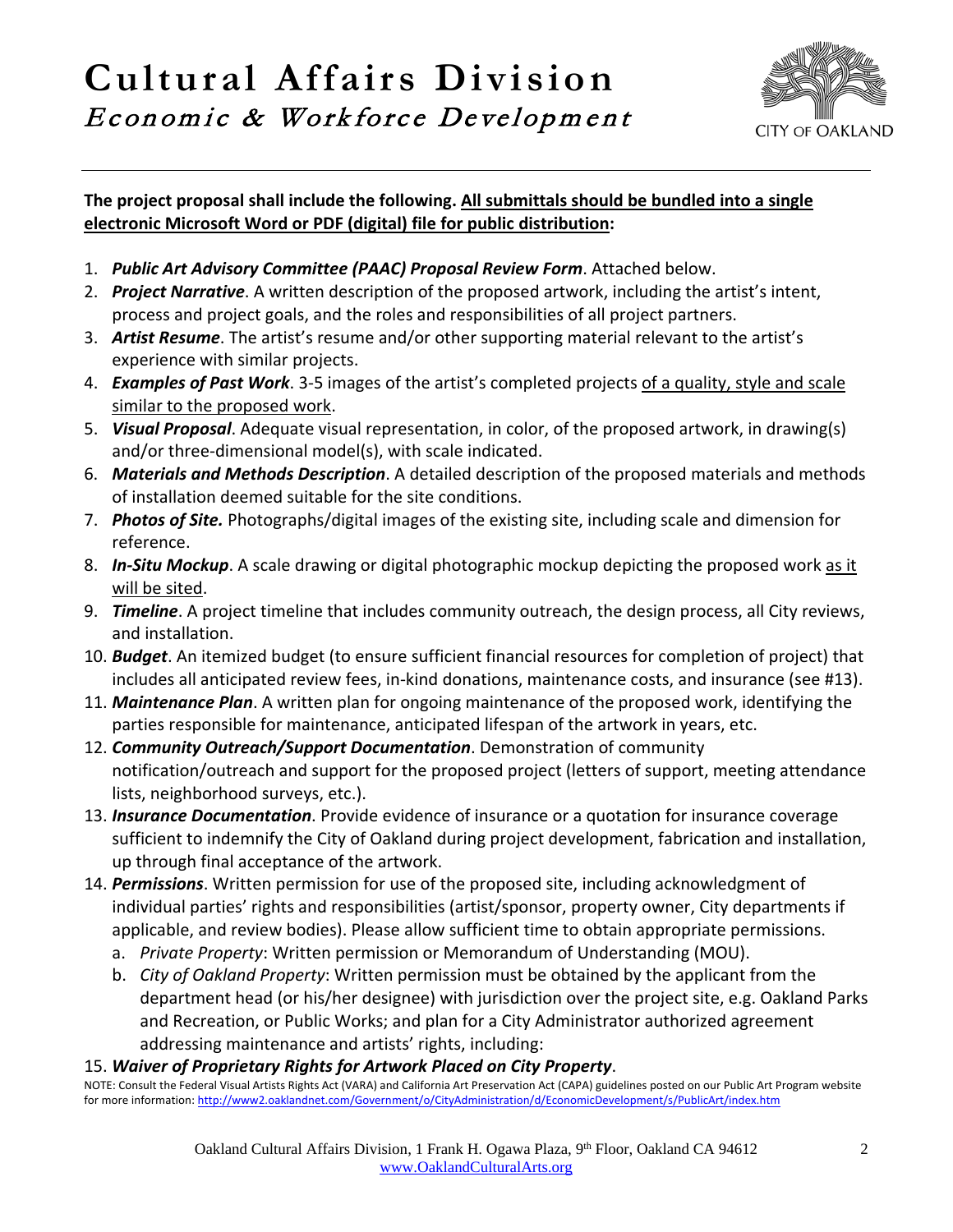

## **Public Art Advisory Committee Proposal Review Form**

| Proposed Site of Project (Address/Cross St. with physical details) _________________________________                           |                                                                                            |
|--------------------------------------------------------------------------------------------------------------------------------|--------------------------------------------------------------------------------------------|
|                                                                                                                                |                                                                                            |
|                                                                                                                                |                                                                                            |
| Attachments Checklist Attach a separate document to address the following items, bundled together in a single electronic file: |                                                                                            |
|                                                                                                                                | 1. _________ Review Form (this page)                                                       |
|                                                                                                                                | 2. _________ Project Narrative                                                             |
|                                                                                                                                | 3. <b>Artist Resume</b>                                                                    |
|                                                                                                                                | 4. _________ Examples of Past Work                                                         |
|                                                                                                                                | 5. ______ Visual Proposal                                                                  |
|                                                                                                                                | 6. _______ Materials and Methods Description                                               |
|                                                                                                                                | 7. ___________________ Photos of Site                                                      |
|                                                                                                                                | 8. _____ In-Situ Mockup                                                                    |
| 9. _______ Timeline                                                                                                            |                                                                                            |
| 10. _______ Budget                                                                                                             |                                                                                            |
|                                                                                                                                | 11. _______ Maintenance Plan                                                               |
|                                                                                                                                | 12. _______ Community Outreach / Support Documentation                                     |
|                                                                                                                                | 13. ______ Insurance Documentation                                                         |
|                                                                                                                                | 14. ______ Permission(s)- Private Property Owner or City                                   |
|                                                                                                                                | 15. _____ Waiver of Proprietary Rights for Artwork Placed on City Property (if applicable) |